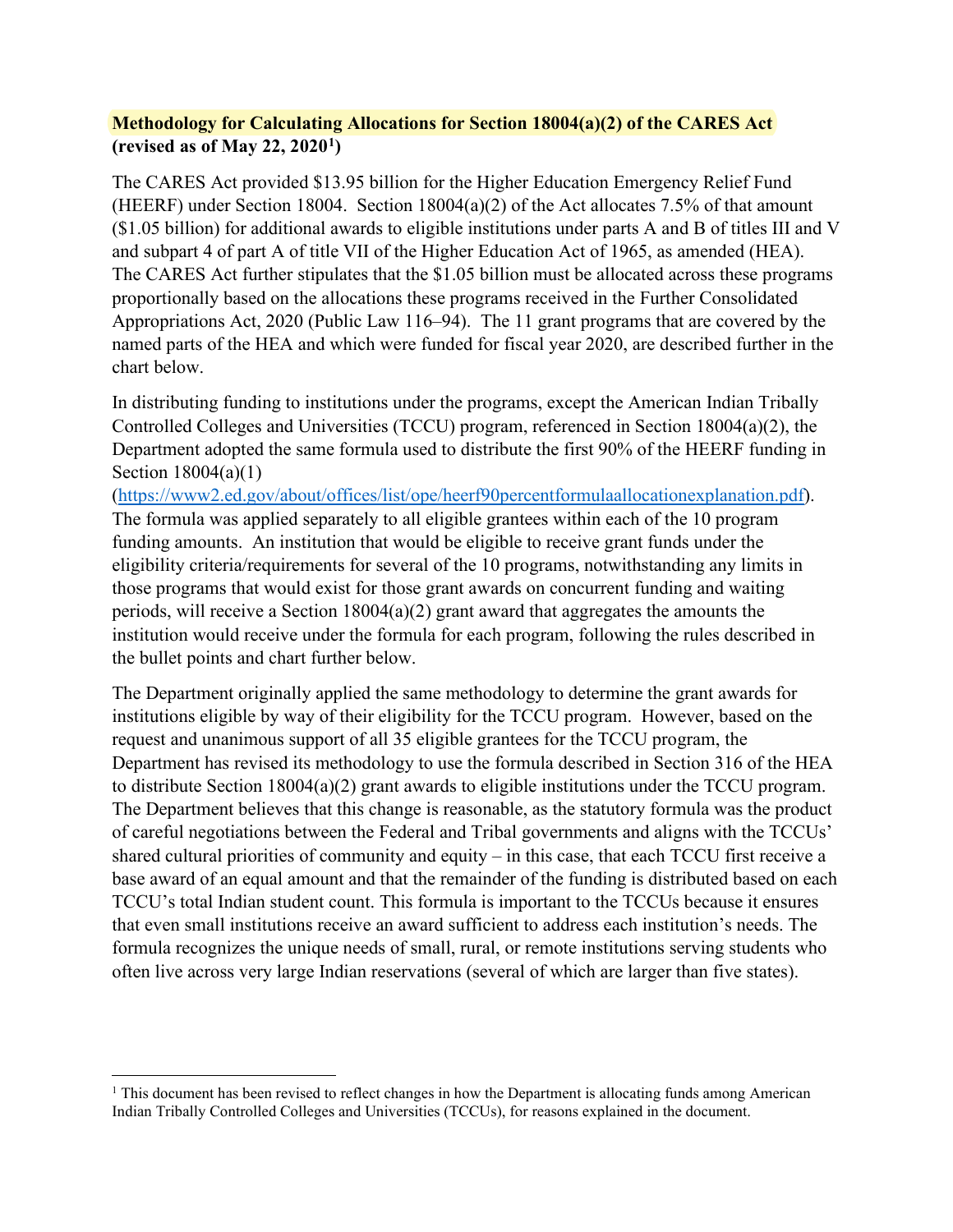The change in the methodology for institutions whose section  $18004(a)(2)$  grant award is based upon their eligibility for the TCCU program does not affect the  $18004(a)(2)$  grant award amounts for institutions whose eligibility for these grant awards are based on the other 10 grant programs.

The rules for grant awards are as follows:

- **HBCUs:** For the 3 programs that support Historically Black Colleges and Universities (HBCUs) (the green rows in the chart below), eligible entities are limited to institutions that meet certain specific statutory definitions. For HBCUs that receive funding under more than one HBCU program, allocations were combined into a single Section 18004(a)(2) grant. The Section 18004(a)(2) grant amounts awarded to institutions that meet the requirements for these 3 programs do not include amounts from any of the other 8 grant programs discussed in the other bulleted paragraphs.
- **TCCUs:** For the program that supports American Indian Tribally Controlled Colleges and Universities (TCCUs)(the blue row below), the Department distributed funding to institutions based on the formula described in Section 316 of the HEA. Section 18004(a)(2) grant amounts awarded to TCCUs do not include amounts from any of the other 10 programs discussed in the other bulleted paragraphs. Eligibility to participate in this program is limited to those institutions named in statute (the Equity in Educational Land-grant Status Act of 1995) or that receive funding under the Tribally Controlled Colleges and Universities Assistance Act of 1978.
- **MSIs:** For the 6 programs in which eligibility is based, in part, on meeting a specific minority enrollment threshold (the orange rows in the chart below), the Department identified the universe of eligible institutions from the Department's Minority Serving Institution (MSI) Grant Eligibility Matrix 2020. The Eligibility Matrix identifies institutions that have been designated for Fiscal Year (FY) 2020 as eligible under the titles III and V programs and that meet the minority enrollment threshold for particular programs. For the institutions that meet the requirements for more than one program, allocations are combined into a single grant made available under this subsection. The Section 18004(a)(2) grant amounts awarded to institutions that meet the requirements for these 6 programs do not include amounts from any of the other 5 grant programs discussed in the other bulleted paragraphs.
- **SIP**: For the Strengthening Institutions Program (SIP) (the gray row in the chart below), the universe of eligible entities was limited to those institutions that have been designated as an eligible institution in FY 2020 under the titles III and V grant programs under the HEA and that did not receive any Section 18004(a)(2) funding through any of the other 10 grant programs discussed in the other bulleted paragraphs.
- Under each of the programs in which the eligible entities are not specifically named in statute (in the orange and gray rows of the chart below) , the Department has reserved 2% of the funding so that institutions that believe they are eligible, including eligible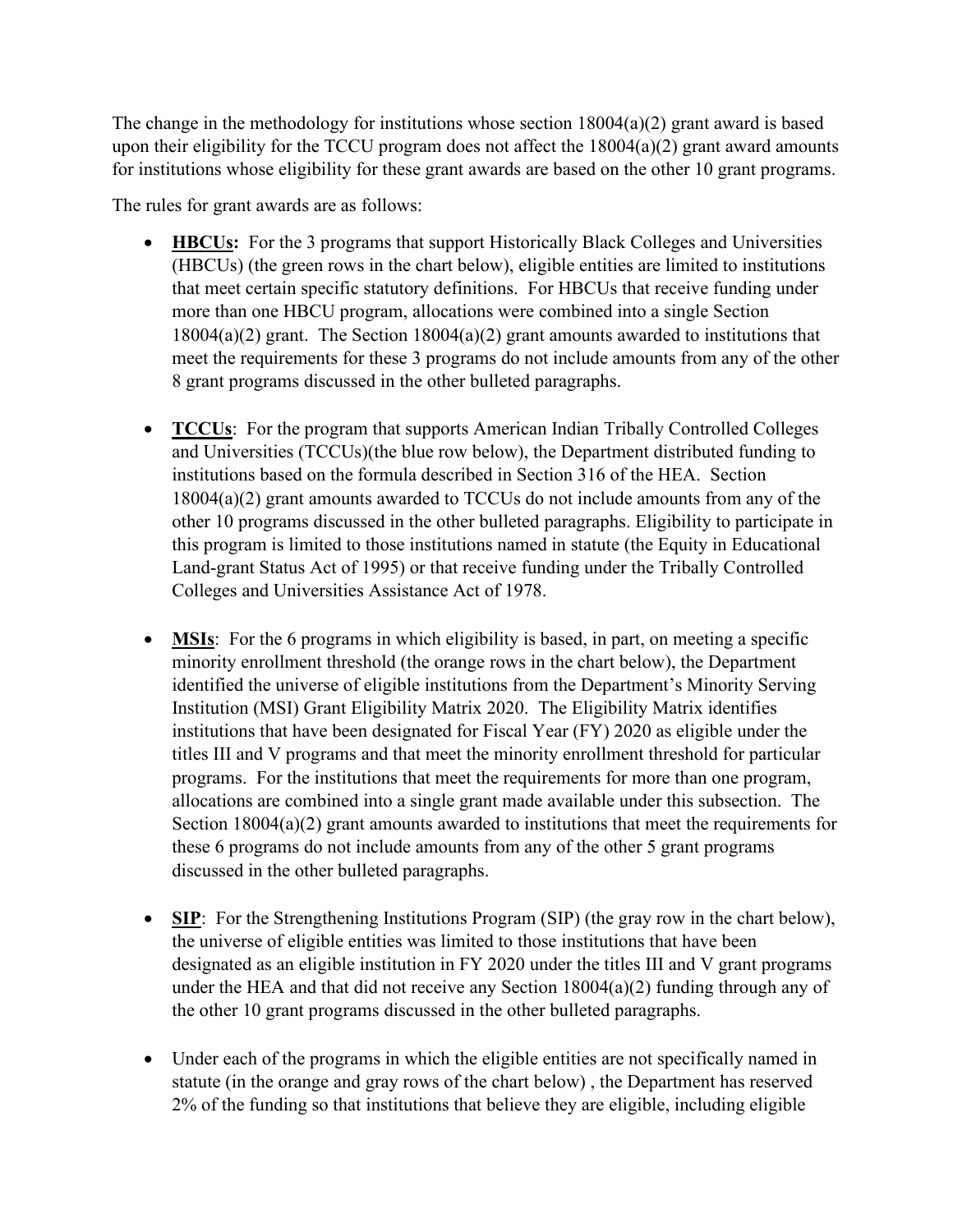branch campuses whose parent institution is not eligible for Section 18004(a)(2) grants, may request funding and submit the requisite data. The Department will provide information on how to request funds from this reserve in the near future.

| Program                                                                                                                              | 18004(a)(2)<br><b>Funding Level</b><br>(inclusive of 2%<br>reserve amounts<br>in select<br>programs) | Eligibility Criteria <sup>2</sup>                                                                                                                                                                                                                                                                                                                                              | Number of<br>Eligible<br>Institutions <sup>3</sup> |
|--------------------------------------------------------------------------------------------------------------------------------------|------------------------------------------------------------------------------------------------------|--------------------------------------------------------------------------------------------------------------------------------------------------------------------------------------------------------------------------------------------------------------------------------------------------------------------------------------------------------------------------------|----------------------------------------------------|
| Strengthening<br><b>Historically Black</b><br>Colleges and<br>Universities<br>(Strengthening)<br><b>HBCUs</b> ) Program              | \$447.5 million                                                                                      | "Part B" institutions as described<br>in section $322(2)$ of the HEA                                                                                                                                                                                                                                                                                                           | 96                                                 |
| Strengthening<br><b>Historically Black</b><br><b>Graduate Institutions</b><br>(HBGIs) Program                                        | Institutions named in section<br>$$115.7$ million<br>$326(e)(1)$ of the HEA                          |                                                                                                                                                                                                                                                                                                                                                                                | 24                                                 |
| <b>Master's Degree</b><br>Programs at<br><b>Historically Black</b><br>Colleges and<br><b>Universities (HBCU</b><br>Master's) Program | \$13.7 million                                                                                       | Institutions named in section<br>$723(b)(1)$ of the HEA                                                                                                                                                                                                                                                                                                                        | 18                                                 |
| American Indian<br><b>Tribally Controlled</b><br>Colleges and<br>Universities (TCCUs)<br>Program                                     | \$50.5 million                                                                                       | Institutions that qualify for<br>funding under the Tribally<br>Controlled College or University<br>Assistance Act of 1978 or the<br>Navajo Community College<br>Assistance Act of 1978; are cited<br>in section 532 of the Equity in<br><b>Educational Land Grant Status</b><br>Act of 1994; or are designated as<br>eligible for funding by the Bureau<br>of Indian Education | 35                                                 |

<span id="page-2-0"></span><sup>&</sup>lt;sup>2</sup> Any reference to requirements established in specific HEA programs do not include those programs' concurrent funding limits or waiting period requirements, which are not being applied for the purposes of the Section  $18004(a)(2)$  grant awards.

<span id="page-2-1"></span><sup>&</sup>lt;sup>3</sup> There may be some overlap in these totals, due to some institutions' eligibility for allocations related to more than one of the 11 HEA programs within each applicable group of programs (HBCUs and TCCUs, MSIs, or SIP). Please also note that the totals in this column may change as the Department updates its knowledge as to the schools eligible for Section  $18004(a)(2)$  funds, such as updates to account for closed institutions. Please refer to the allocation table for the Section 18004(a)(2) funds for current totals and listings of schools.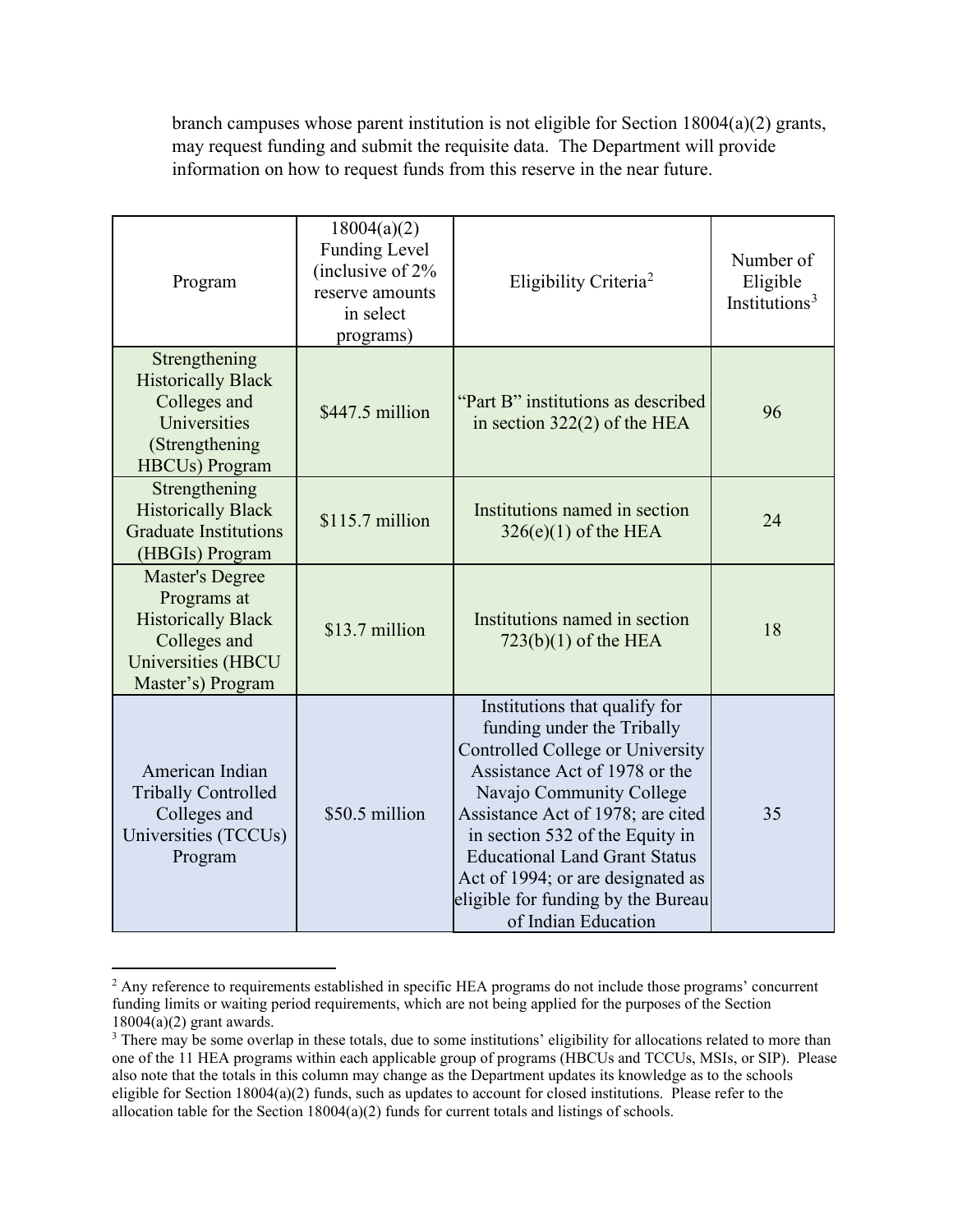| <b>Predominantly Black</b><br><b>Institutions Program -</b><br><b>Formula Grants</b><br>(PBIs)      | \$18.2 million   | Institutions designated as eligible<br>in FY 2020 for titles III and V<br>programs and that have<br>enrollment of undergraduate<br>students that is at least 40 percent<br>black American, and that have at<br>least 1,000 undergraduate<br>students | 80  |
|-----------------------------------------------------------------------------------------------------|------------------|------------------------------------------------------------------------------------------------------------------------------------------------------------------------------------------------------------------------------------------------------|-----|
| <b>Alaska Native and</b><br>Native Hawaiian<br><b>Serving Institutions</b><br>(ANNH) Program        | \$25.2 million   | Institutions designated as eligible<br>in FY 2020 for titles III and V<br>programs and that have<br>enrollment of undergraduate<br>students that is at least 20%<br>Alaska Native or 10% Native<br>Hawaiian students                                 | 16  |
| Asian American- and<br>Pacific Islander-<br>serving Institutions<br>(AANAPISI)<br>Program           | \$6.1 million    | Institutions designated as eligible<br>in FY 2020 for titles III and V<br>programs and that have an<br>enrollment of undergraduate<br>students that is at least 10% Asian<br><b>American and Native American</b><br>Pacific Islander                 | 160 |
| <b>Native American-</b><br><b>Serving Nontribal</b><br><b>Institutions</b><br>(NASNTI) Program      | \$6.1 million    | Institutions designated as eligible<br>in FY 2020 for titles III and V<br>programs and that have an<br>enrollment of undergraduate<br>students that is at least $10\%$<br><b>Native American</b>                                                     | 29  |
| Developing Hispanic-<br><b>Serving Institutions</b><br>(DHSI) Program                               | $$197.1$ million | Institutions that have been<br>designated as eligible in FY 2020<br>for titles III and V programs and<br>that have an enrollment of<br>undergraduate students that is at<br>least 25% Hispanic                                                       | 419 |
| Promoting<br>Postbaccalaureate<br>Opportunities for<br><b>Hispanic Americans</b><br>(PPOHA) Program | \$17.7 million   | Institutions designated as eligible<br>in FY 2020 for titles III and V<br>programs and that have an<br>enrollment of undergraduate<br>students that is at least 25%                                                                                  | 183 |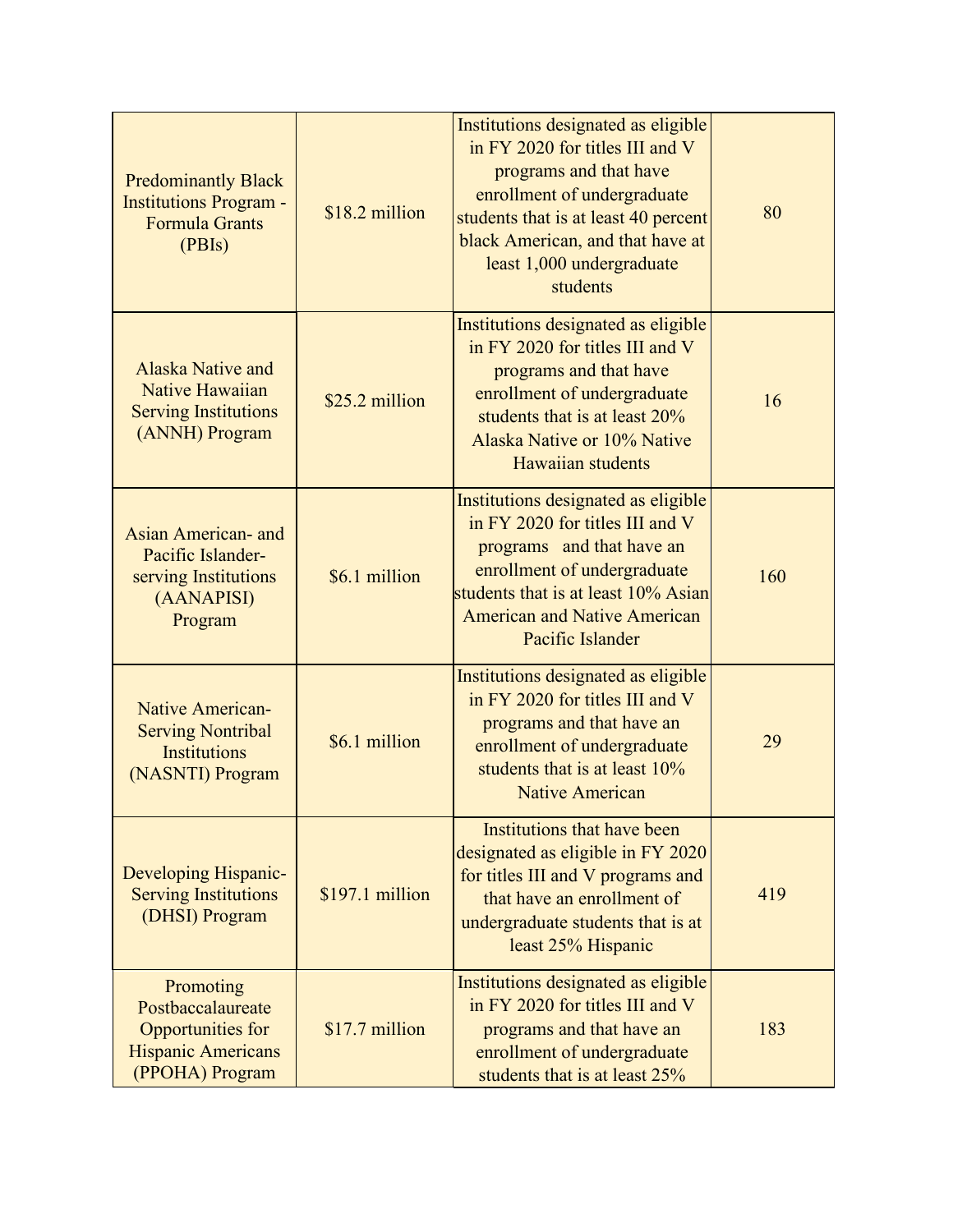|                                                       |                 | Hispanic and that offer a<br>postbaccalaureate program                                                                                                                                                                                                                                                                      |       |
|-------------------------------------------------------|-----------------|-----------------------------------------------------------------------------------------------------------------------------------------------------------------------------------------------------------------------------------------------------------------------------------------------------------------------------|-------|
| Strengthening<br><b>Institutions Program</b><br>(SIP) | \$148.6 million | Institutions designated as eligible<br>in FY 2020 for titles III and V<br>programs and that did not receive<br>$18004(a)(2)$ grant awards as a<br>result of not meeting the<br>requirements for the<br>Strengthening HBCUs, HBGIs,<br>HBCU Master's, TCCUs, PBIs,<br>ANNH, AANAPISI, NASNTI,<br>DHSI, and/or PPOHA programs | 1,027 |